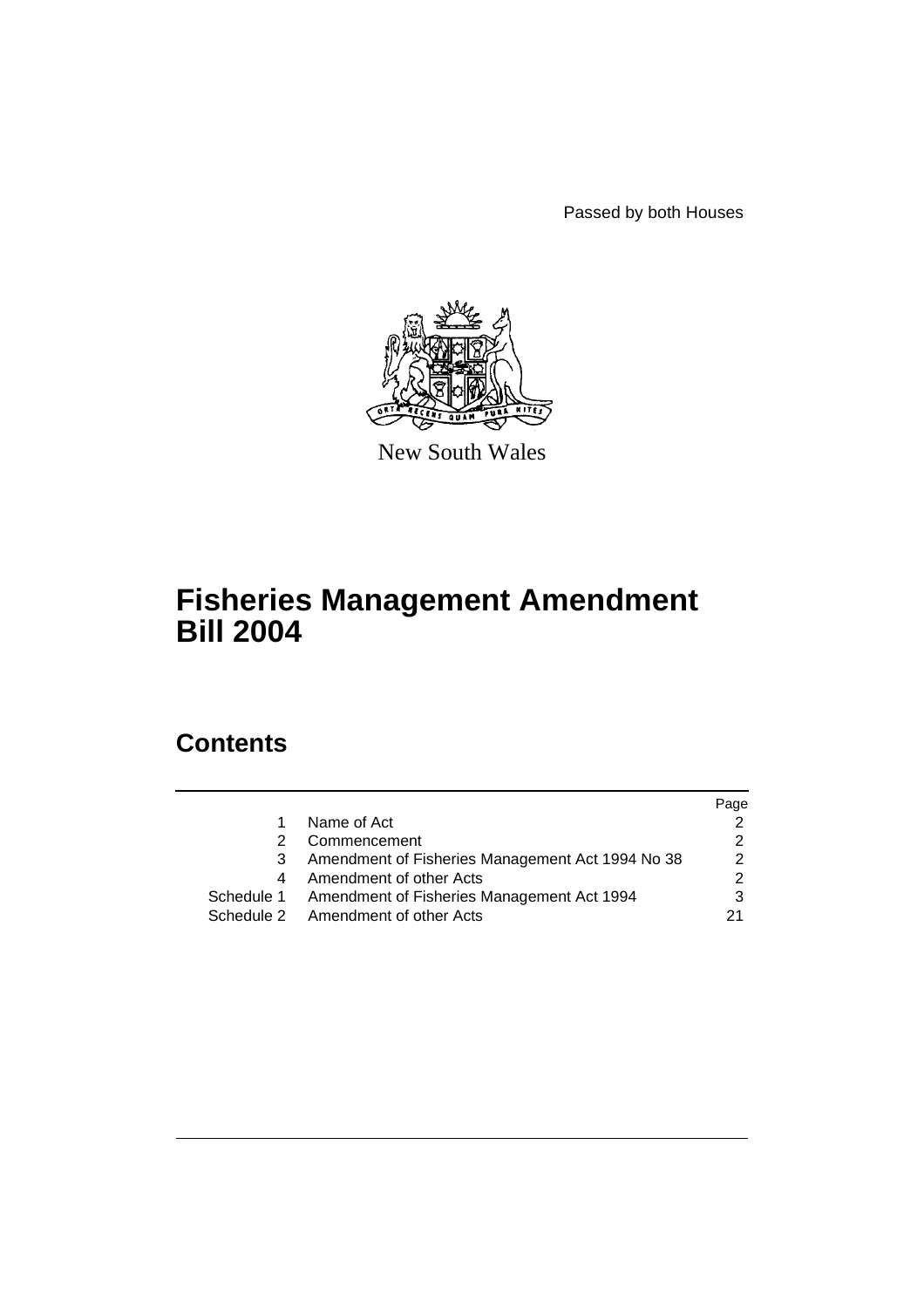*I certify that this PUBLIC BILL, which originated in the LEGISLATIVE COUNCIL, has finally passed the LEGISLATIVE COUNCIL and the LEGISLATIVE ASSEMBLY of NEW SOUTH WALES.*

*Legislative Council 2004* *Clerk of the Parliaments*



New South Wales

# **Fisheries Management Amendment Bill 2004**

Act No , 2004

An Act to amend the *Fisheries Management Act 1994* to make further provision with respect to the management of fishery resources; and for other purposes.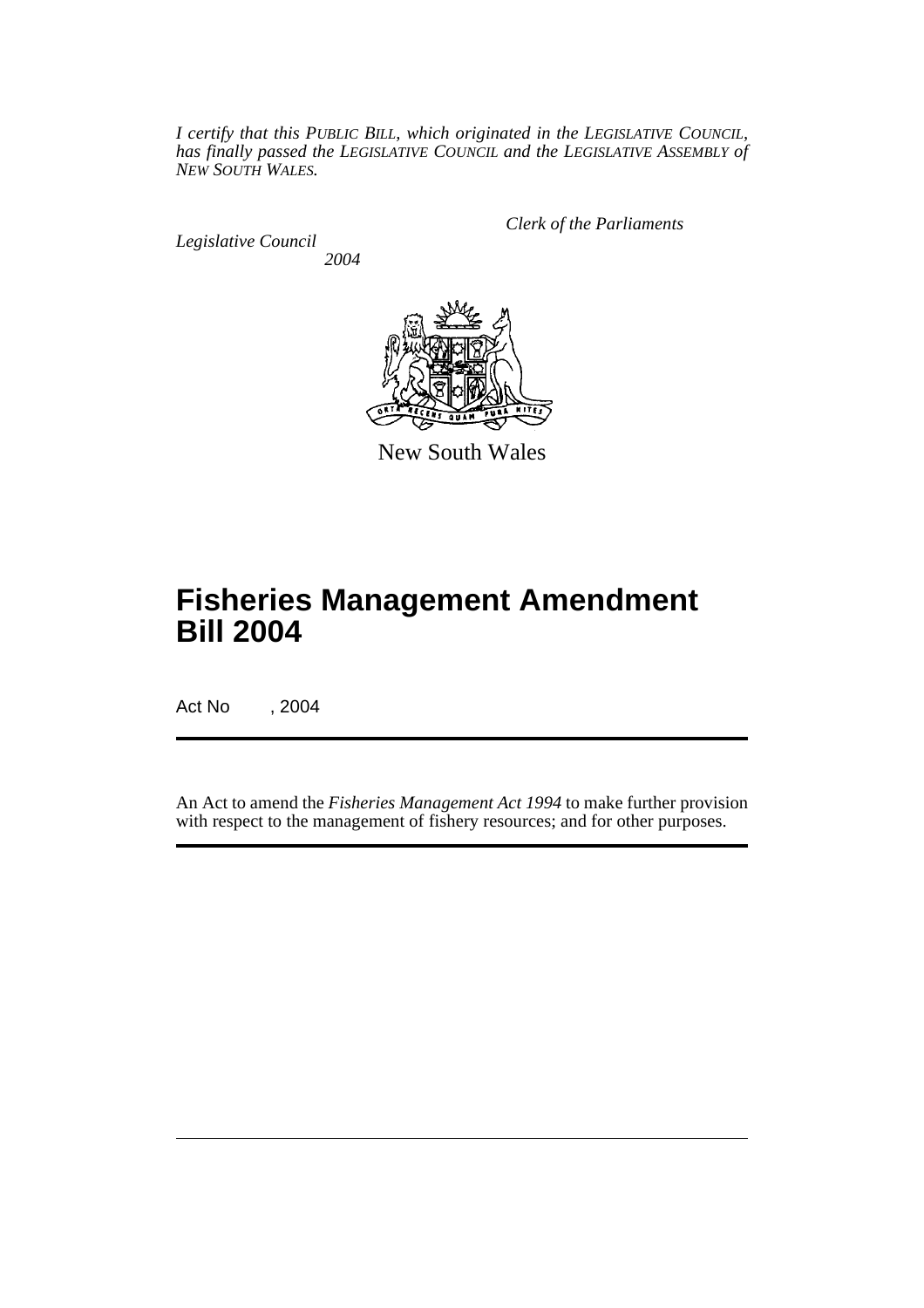## **The Legislature of New South Wales enacts:**

## **1 Name of Act**

This Act is the *Fisheries Management Amendment Act 2004*.

## **2 Commencement**

This Act commences on a day or days to be appointed by proclamation.

## **3 Amendment of Fisheries Management Act 1994 No 38**

The *Fisheries Management Act 1994* is amended as set out in Schedule 1.

## **4 Amendment of other Acts**

The Acts specified in Schedule 2 are amended as set out in that Schedule.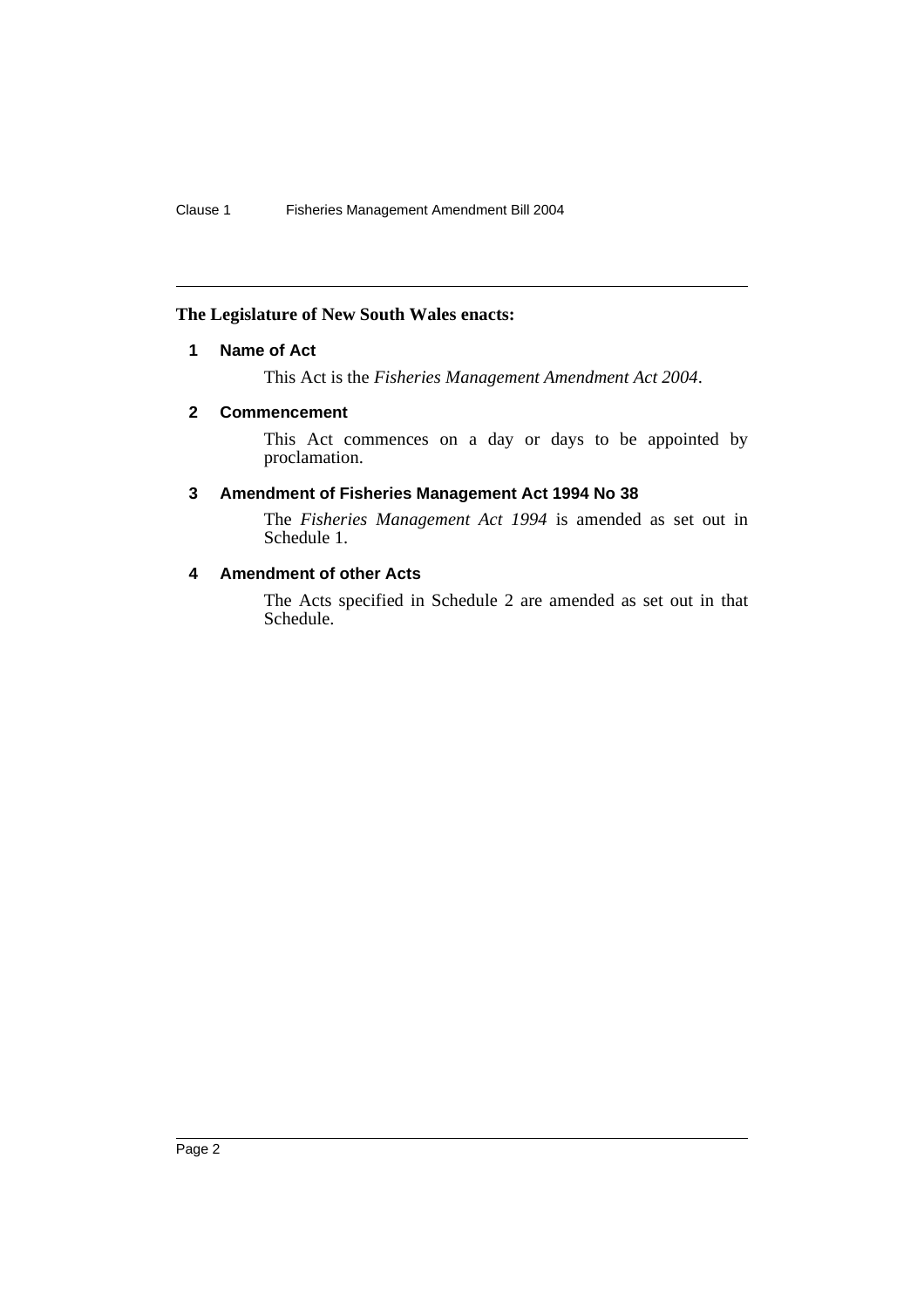Amendment of Fisheries Management Act 1994 Schedule 1

## **Schedule 1 Amendment of Fisheries Management Act 1994**

(Section 3)

#### **[1] The whole Act (except Schedule 7 and except as otherwise amended)**

Omit "Director" and "Director's" wherever occurring.

Insert instead "Director-General" and "Director-General's" respectively.

## **[2] Section 4 Definitions**

Omit the definition of *Director* from section 4 (1). Insert instead:

*Director-General* means the Director-General of NSW Fisheries.

## **[3] Section 4 (1)**

Insert in alphabetical order:

*fishing business* is defined in section 34Q.

*fishing business determination* is defined in section 34Q.

*fishing business transfer rules* is defined in section 34T.

*supporting plan*, in relation to a share management fishery, means a supporting plan made under Division 5 of Part 3.

## **[4] Section 7C Fishery management strategy for designated activities**

Insert after section 7C (2):

- (2A) An existing strategy may be revised by including provisions in a subsequent strategy (whether or not relating to the same activity) that are expressed to amend, replace or otherwise revise the provisions of the existing strategy.
- (2B) The Minister may set priorities, or revise priorities, for the implementation of any action contemplated by an existing strategy, in particular, for the purpose of co-ordinating the implementation of actions that are common to 2 or more strategies.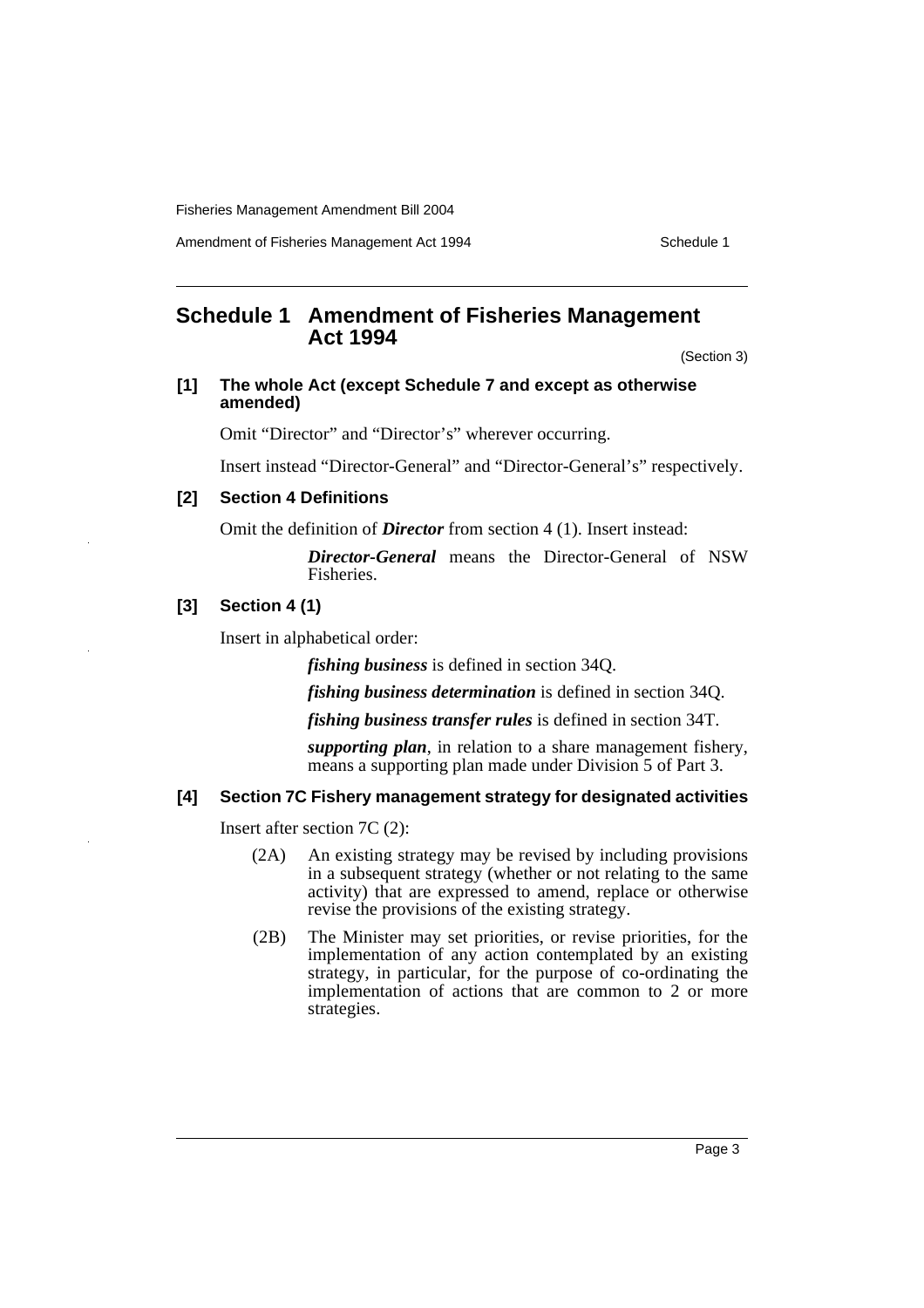Schedule 1 Amendment of Fisheries Management Act 1994

## **[5] Part 2, Division 4C**

Insert after Division 4B:

## **Division 4C Acquisition of fishing businesses**

#### **34P Definitions**

In this Division:

*fishing authority* means a licence, permit, share, endorsement or any other authority relating to fishing activities issued or given under this Act or any other law (whether or not of this State).

*NSW fishing authority* means a fishing authority issued or given under this Act.

*transfer* of a fishing business or a component of a fishing business means the transfer, transmission, conveyance or assignment of a fishing business or component of a fishing business, and includes any other dealing in a fishing business or component of a fishing business of a kind prescribed by the regulations.

#### **34Q Fishing business determinations**

- (1) The Director-General may, from time to time:
	- (a) determine that a business that the Director-General considers to be a separate and identifiable fishing business is a fishing business, and
	- (b) determine the components of that fishing business.
- (2) Such of the following as the Director-General considers to be owned, used, held or acquired in connection with a fishing business may be determined to be a component of the fishing business:
	- (a) one or more fishing boats,
	- (b) fishing gear,
	- (c) any fishing authority held by a person,
	- (d) the catch history of any person (determined in accordance with this Act and the regulations).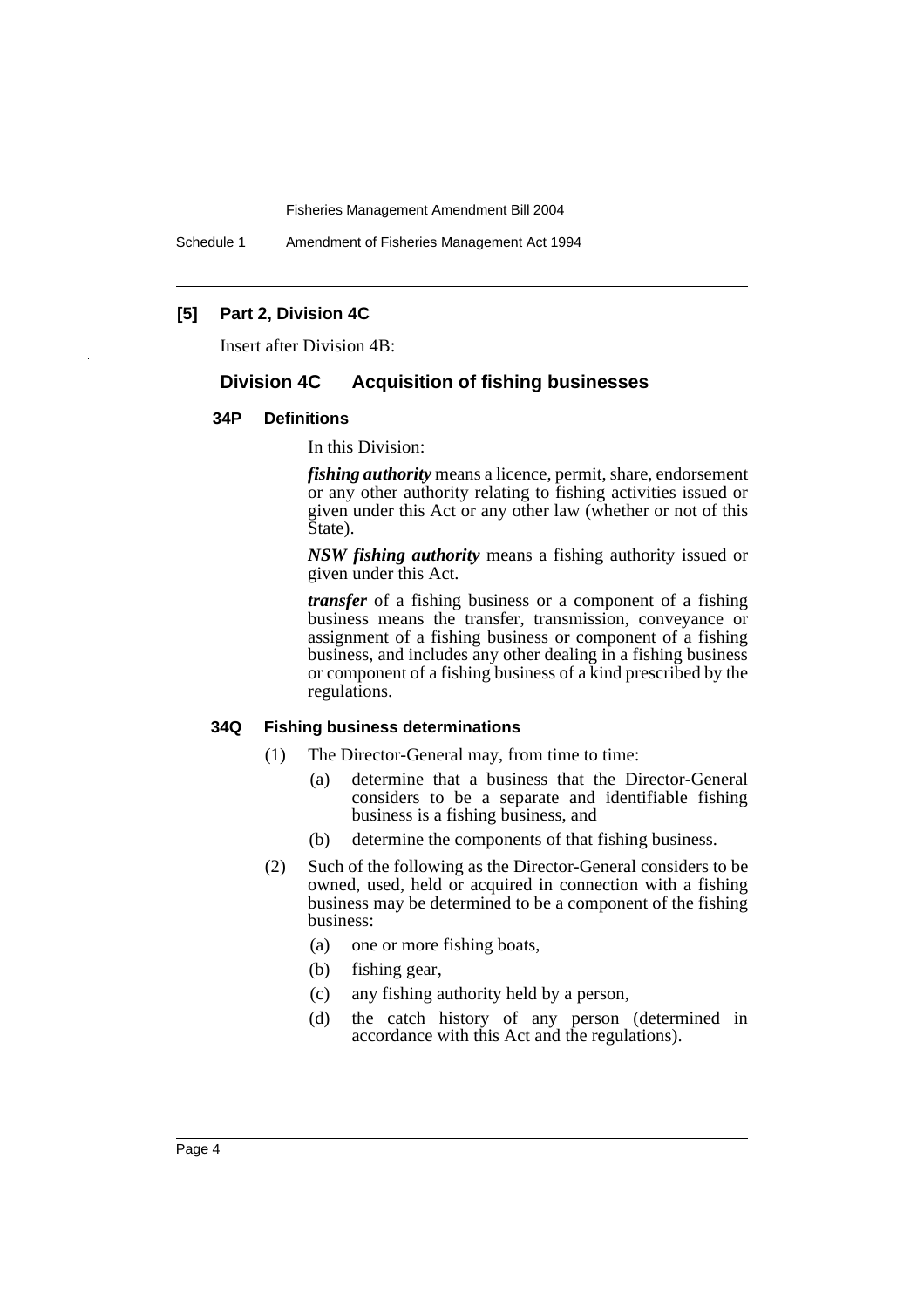- (3) For the purposes of this Act:
	- (a) a *fishing business* is a business determined by the Director-General to be a fishing business under this section, and
	- (b) the fishing business is comprised of those components that are determined by the Director-General to be components of the fishing business.
- (4) The Director-General may, from time to time, amend or revoke a determination under this section by making a further determination.
- (5) A determination by the Director-General under this section is called a *fishing business determination*.
- (6) A fishing business determination is to be made:
	- (a) in accordance with such provisions (if any) relating to the making of fishing business determinations as may be contained in the regulations or a management plan for a fishery (or both), and
	- (b) in a manner consistent with any guidelines relating to transfers of fishing businesses, approved by the Director-General before the commencement of this section, that had effect in relation to any transfer made before the fishing business transfer rules took effect.
- (7) The Director-General may make a fishing business determination at any time:
	- (a) on his or her own initiative, or
	- (b) on an application made, in a form and manner approved by the Director-General, by the person (or persons) who own the business in respect of which the determination is sought.
- (8) The Director-General is required to give the person (or persons) who own a business that is the subject of a fishing business determination notice in writing of the determination.

#### **34R Allocation of fishing business number**

(1) The Director-General is to allocate a unique identification number to each fishing business.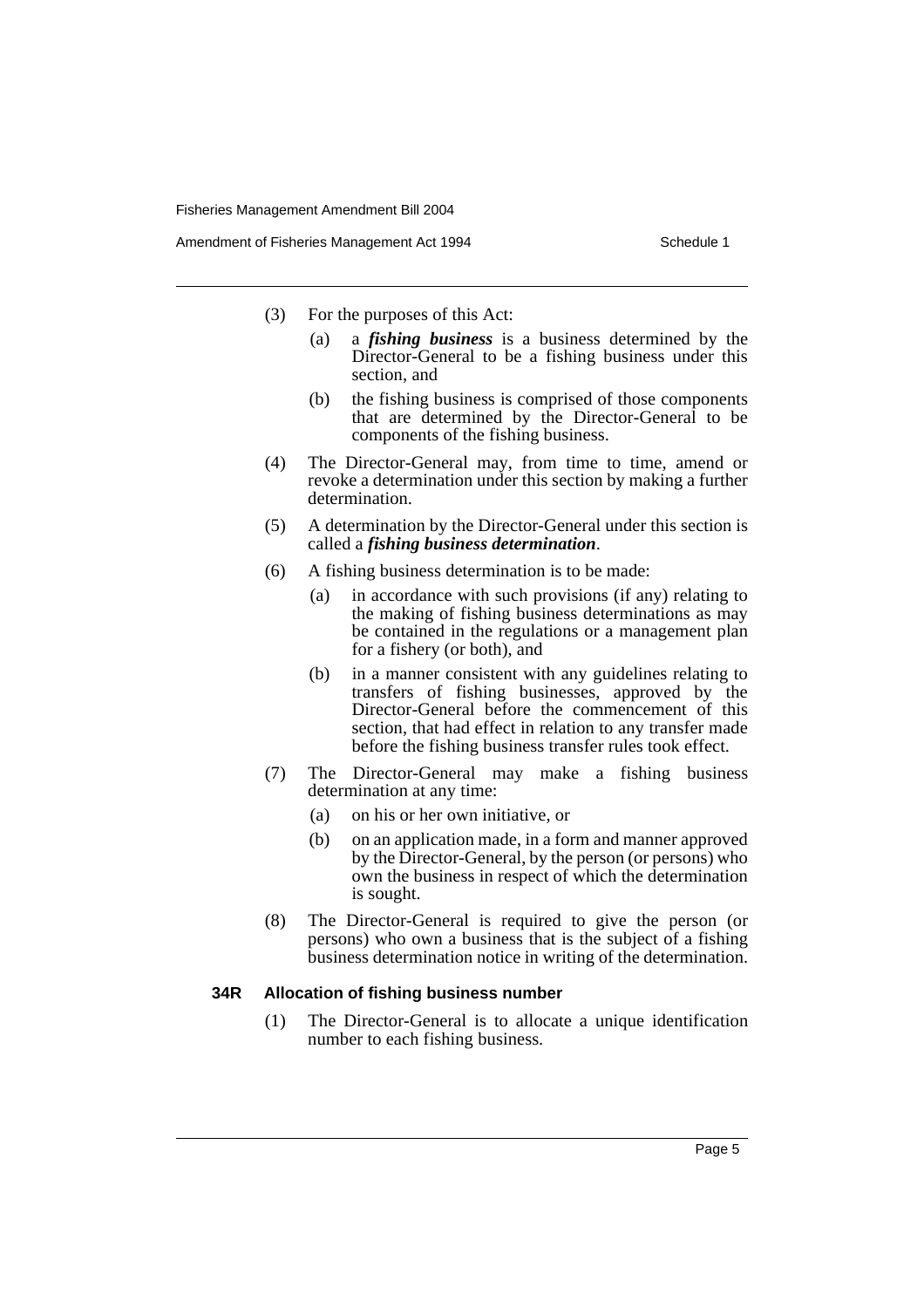Schedule 1 Amendment of Fisheries Management Act 1994

(2) The Director-General may endorse a NSW fishing authority that is a component of a fishing business with the number allocated to the fishing business.

#### **34S Register of fishing business determinations**

- (1) The Director-General is required to keep a register of fishing business determinations.
- (2) For each fishing business determination there is to be recorded in the register:
	- (a) the name of the person (or persons) who own the business the subject of the determination,
	- (b) the number allocated by the Director-General to the fishing business,
	- (c) particulars of the components of the fishing business,
	- (d) such other particulars as are required by the regulations to be recorded in the register in relation to a fishing business.
- (3) The register may be kept wholly or partly by means of a computer.
- (4) The register is to be made available for public inspection at the head office of NSW Fisheries during ordinary business hours.
- (5) If the register is kept wholly or partly by means of a computer, subsection (4) may be complied with by making the contents of the register available on the website of NSW Fisheries.
- (6) The Director-General may correct any error in or omission from the register.
- (7) A certificate signed or purporting to be signed by the Director-General, or an officer of NSW Fisheries authorised in writing by the Director-General to exercise the functions conferred by this subsection, that certifies that, on a specified date or during a specified period, the particulars contained in the register as to specified matters were as so specified, is admissible in any proceedings and is evidence of the matters so certified.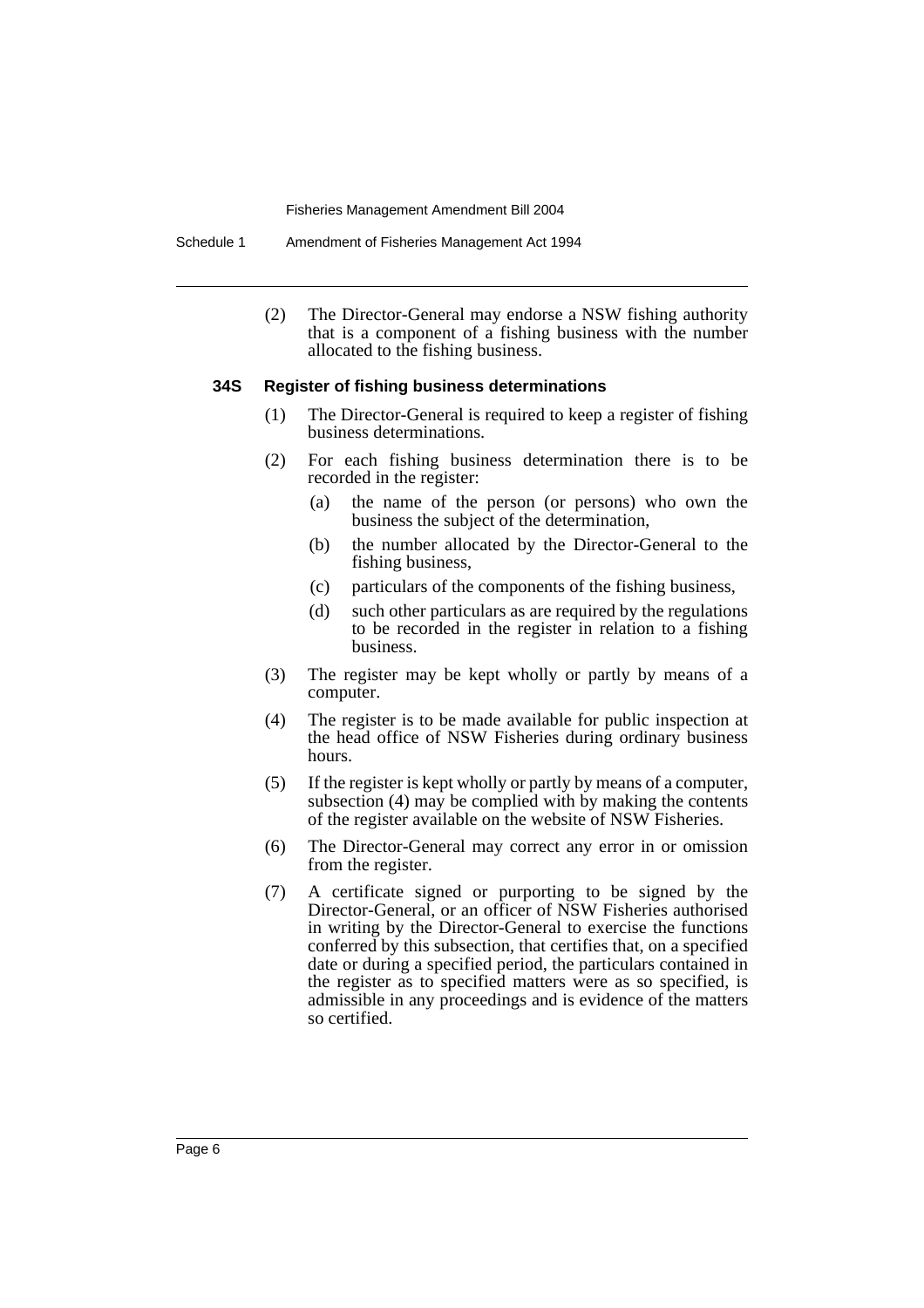Amendment of Fisheries Management Act 1994 Schedule 1

#### **34T Fishing business transfer rules**

- (1) The regulations or the management plan for a fishery (or both) may make provision for or with respect to the transfer of a fishing business (or components of a fishing business) and provide for the recognition, or restriction, of fishing rights following any such transfer. Such provisions are referred to as *fishing business transfer rules*.
- (2) In particular, the fishing business transfer rules may provide that a person to whom a component of a fishing business is transferred does not, as a consequence of that transfer, acquire any right to be issued with or given a NSW fishing authority unless all components of the fishing business are either transferred to the person or surrendered to the Minister for cancellation.

**Note.** Some components of a fishing business, for example, endorsements in a restricted fishery, may not be transferable (see section 114). The fishing business transfer rules may require such endorsements to be surrendered to the Minister for cancellation if other components of the fishing business are transferred to another person.

- (3) The fishing business transfer rules may authorise the Minister to cancel a NSW fishing authority that is a component of a fishing business if any other component of the fishing business is transferred in contravention of the fishing business transfer rules.
- (4) No compensation is payable by or on behalf of the State for the cancellation of a NSW fishing authority in accordance with the fishing business transfer rules.

#### **[6] Section 50 Method of determining eligibility and entitlement to shares**

Insert "after the commencement of limited access to the fishery" after "category 1 share management fishery" in section 50 (7).

## **[7] Section 50 (8)**

Insert after section 50 (7):

(8) For the purpose of allocating shares in a share management fishery, if the catch history of a person is a component of a fishing business, the catch history of the person is taken to be the catch history of the person (or persons) who own that fishing business when shares are allocated.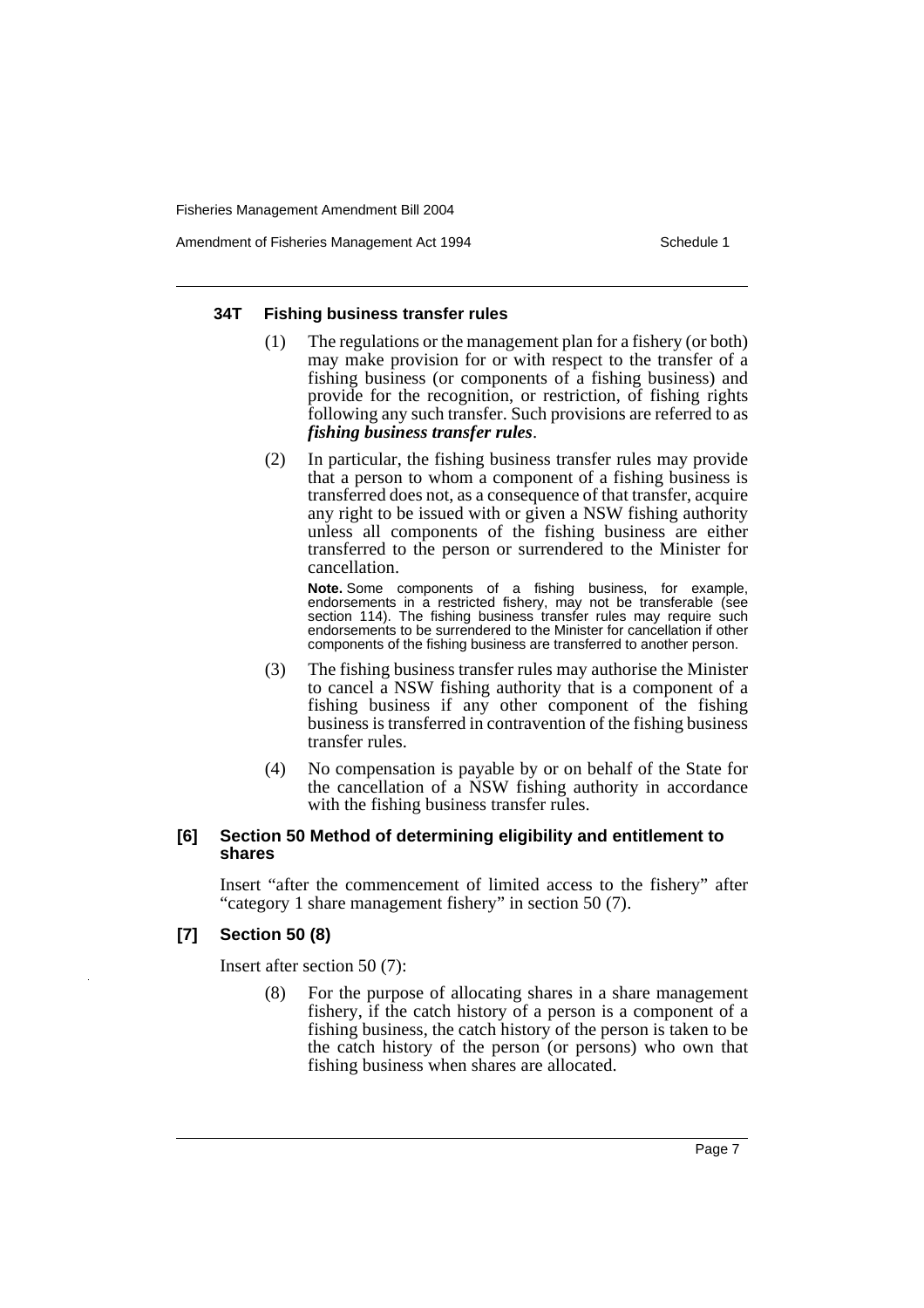Schedule 1 Amendment of Fisheries Management Act 1994

## **[8] Section 51 Catch history**

Omit section 51 (3).

#### **[9] Section 57A**

Insert after section 57:

#### **57A Supporting plan**

- (1) The Minister may arrange for the preparation of a draft plan relating to management of all or any specified class of share management fisheries (a *supporting plan*).
- (2) A supporting plan may make provision for or with respect to any matter for which a fishery management plan may make provision, but cannot contain any provision that could not be contained in a management plan.
- (3) A management plan for a fishery may adopt by reference any of the provisions of a supporting plan as in force at a particular time or as in force from time to time and with or without modification.
- (4) Any provisions so adopted are taken to form part of the management plan for the fishery.
- (5) A provision of a supporting plan has no effect in relation to a share management fishery except to the extent that the provision is adopted by the management plan for the fishery under this section.
- (6) The Minister may arrange for the preparation of a new supporting plan following a fishery review under this Part or at such other times as the Minister considers appropriate.

## **[10] Section 58**

Omit the section. Insert instead:

#### **58 Public and industry consultation**

(1) The Minister is required to give the public an opportunity to make submissions on any proposed management plan or supporting plan (or proposed new plan) and to take any submission that is duly made into account.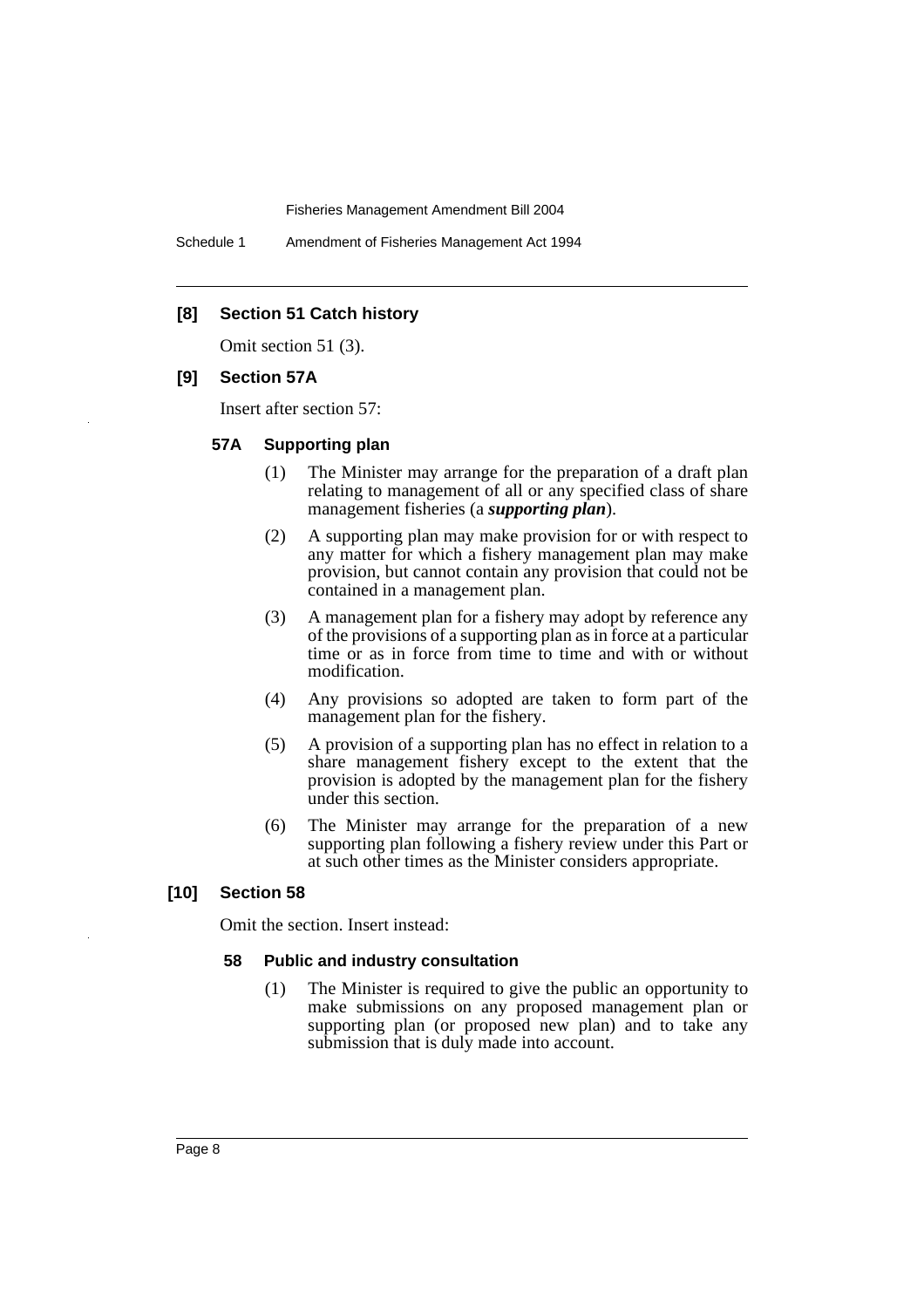Amendment of Fisheries Management Act 1994 Schedule 1

(2) The Minister is required to consult relevant commercial or recreational fishing bodies, and bodies representing indigenous and conservation interests, about any such proposed plan, including, in the case of a proposed management plan (or proposed new management plan), the Management Advisory Committee for the fishery to which it relates.

## **[11] Section 60 Making of plan by regulation**

Omit section 60 (1). Insert instead:

(1) A management plan for a fishery, or a supporting plan, including any amendment or new plan, is to be made by a regulation.

## **[12] Section 61 Commencement of management plan or supporting plan**

Insert at the end of the section:

(2) A supporting plan commences when the regulation making the plan commences.

## **[13] Section 62 Plan prevails over other regulations and closures**

Insert "(or a provision of a supporting plan adopted by the management plan)" after "management plan for a fishery" in section 62 (1).

## **[14] Section 64 Amendment of plan**

Insert "or supporting plan" after "management plan for a fishery".

## **[15] Section 65**

Omit the section. Insert instead:

## **65 Contravention of plan**

(1) A shareholder in a share management fishery is guilty of an offence if the shareholder (or a person nominated by the shareholder to take fish in the fishery) contravenes a provision of a management plan for the fishery, being a contravention that is a designated contravention.

Maximum penalty: In the case of a corporation, 1,000 penalty units or, in any other case, 500 penalty units.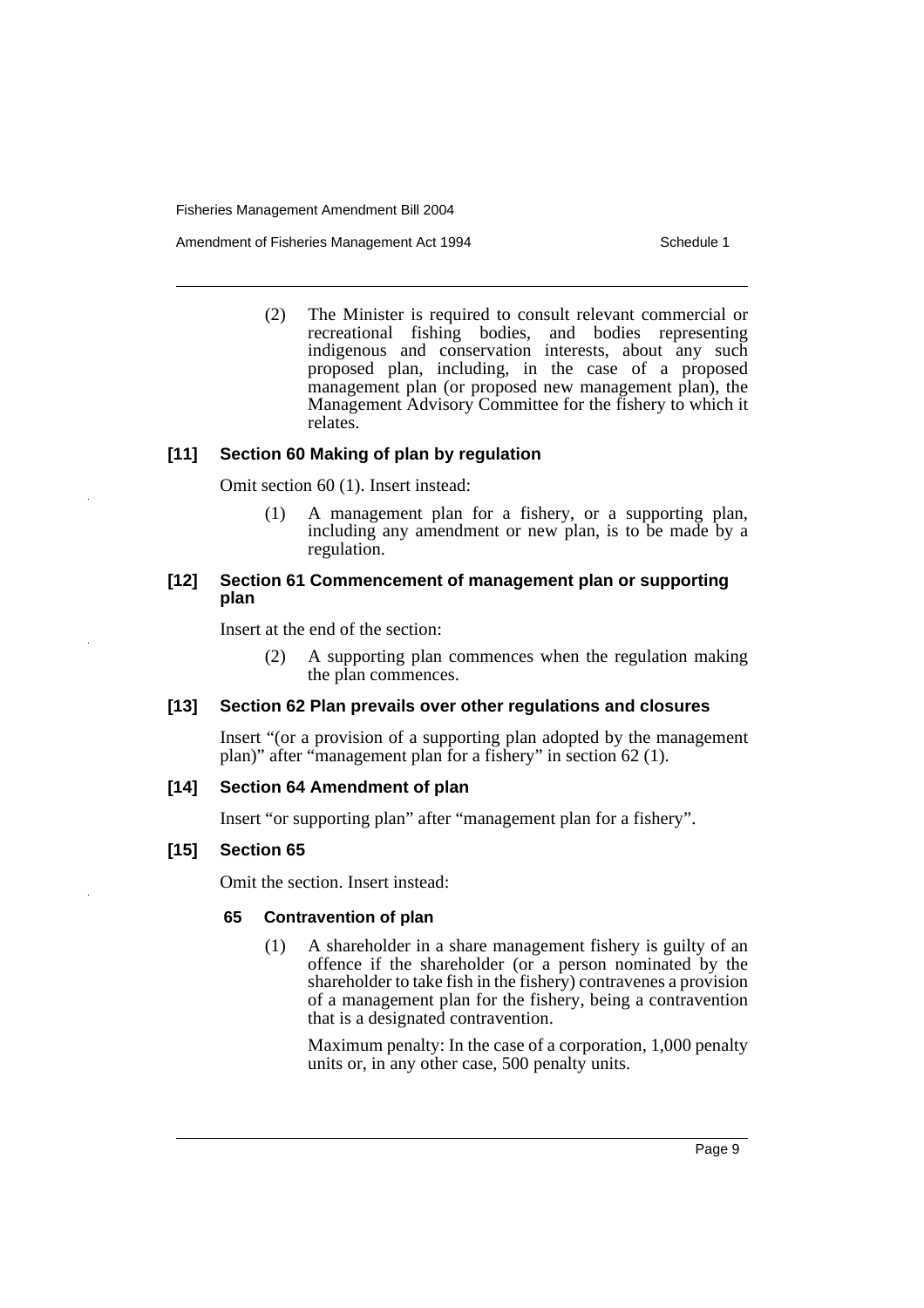Schedule 1 Amendment of Fisheries Management Act 1994

- (2) A *designated contravention* is a contravention of a provision of a management plan that is designated as an offence by:
	- (a) the management plan, or
	- (b) a supporting plan (if adopted by the management plan).
- (3) A management plan or supporting plan may also designate whether any such offence is an offence for which the shares of the shareholder are liable to forfeiture under this Act.

#### **[16] Section 68 Endorsements on licences**

Insert after section 68 (4):

(4A) The licence of the holder of shares (or of a person nominated by the holder) may not be endorsed if the holder is not eligible for an endorsement as a consequence of a contravention of the fishing business transfer rules.

#### **[17] Section 68 (6A)**

Insert after section 68 (6):

(6A) The authority conferred by an endorsement is subject to such conditions as are prescribed by the regulations or attached to an endorsement by the Minister.

## **[18] Section 68 (7) (c)**

Insert "or the fishing business transfer rules" after "management plan for the fishery".

#### **[19] Section 68 (8A)**

Insert after section 68 (8):

(8A) An endorsement may be given by the Minister in the form of a document that is separate from the commercial fishing licence of the person authorised by the endorsement to take fish in the fishery. In such a case, references in this Act to an endorsement on a commercial fishing licence, or to endorsing a commercial fishing licence, extend to an endorsement, or the giving of an endorsement, in that form.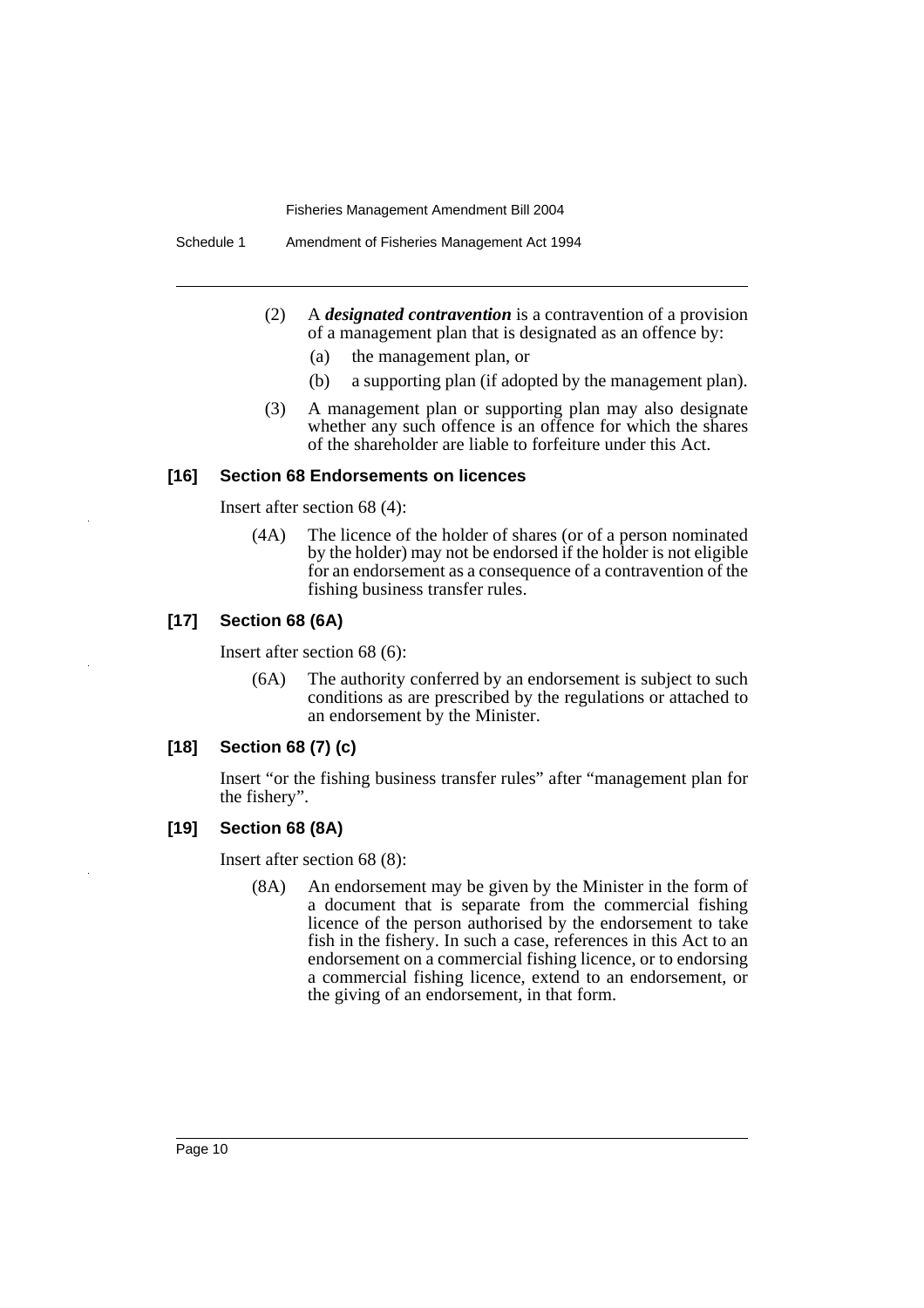Amendment of Fisheries Management Act 1994 Schedule 1

## **[20] Section 69 Nomination of commercial fisher by holder of shares**

Omit section 69 (3). Insert instead:

(3) The nomination is to be made in a form and manner approved by the Director-General.

#### **[21] Section 69 (9)**

Insert after section 69 (8):

(9) Until the commencement of the management plan for a fishery, the Minister may determine the matters that, under this section, may be provided for by the plan.

## **[22] Section 71A**

Insert after section 71:

#### **71A Issue of further classes of shares in fishery**

- (1) A management plan for a share management fishery may provide for the creation and issue of further classes of shares in the share management fishery.
- (2) Any such further classes of shares in the fishery are to be allocated to shareholders on the basis of criteria provided for by the management plan.
- (3) The criteria are to provide for the recognition of catch history of persons in the fishery during the period from 1986 to 1993 (both years inclusive) or during such other period as the plan provides.
- (4) For the purpose of allocating shares in the fishery, if the catch history of a person is a component of a fishing business, the catch history of the person is taken to be the catch history of the person (or persons) who own that fishing business when shares are allocated.
- (5) If a management plan provides for the issue of further classes of shares in a share management fishery, it is to include provision for the making of appeals to the Share Appeal Panel against decisions made under the plan in relation to the allocation of the shares.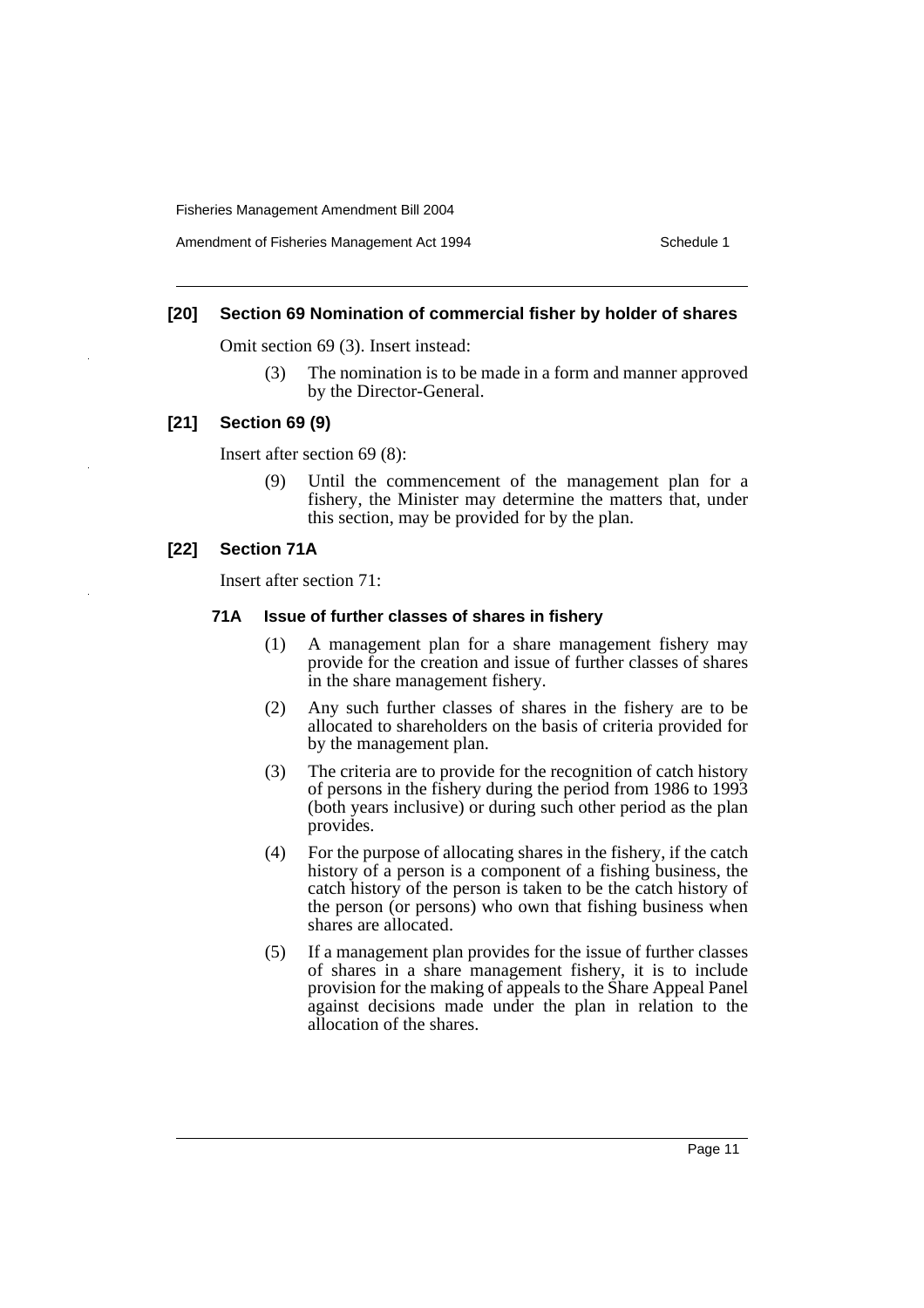Schedule 1 Amendment of Fisheries Management Act 1994

#### **[23] Section 76 Management charges**

Omit section 76 (4)–(6). Insert instead:

- (4) The management charge is payable by shareholders in proportion to their shareholding or as otherwise provided by the management plan.
- (5) The management plan may authorise the payment of management charges by instalments.
- (6) If a management charge, or an instalment of a management charge, is unpaid after the due date for its payment, the Minister may charge interest on the overdue amount at the rate payable from time to time in respect of judgments of the Supreme Court or, if some other rate is prescribed by the management plan for the fishery, that rate.
- (7) Interest may be charged under subsection (6) for each day that has elapsed between the date on which payment is due and the date of payment.
- (8) Until the commencement of the management plan for a fishery, the Minister may (after consultation with the Management Advisory Committee for the fishery) determine the matters that may be provided for by the plan.

#### **[24] Section 77 Community contribution for access to category 1 share management fishery**

Omit section 77 (4). Insert instead:

(4) The community contribution is to be based on the size of the shareholding in the fishery, or as otherwise provided by the management plan for the fishery.

#### **[25] Section 84 Making of appeals**

Insert "under section 48" after "provisional issue of shares in the fishery" in section 84 (1).

#### **[26] Section 90 Registration of shares**

Insert after section 90 (1) (a):

(a1) if the shares are a component of a fishing business, the number allocated to the fishing business by the Director-General under this Act,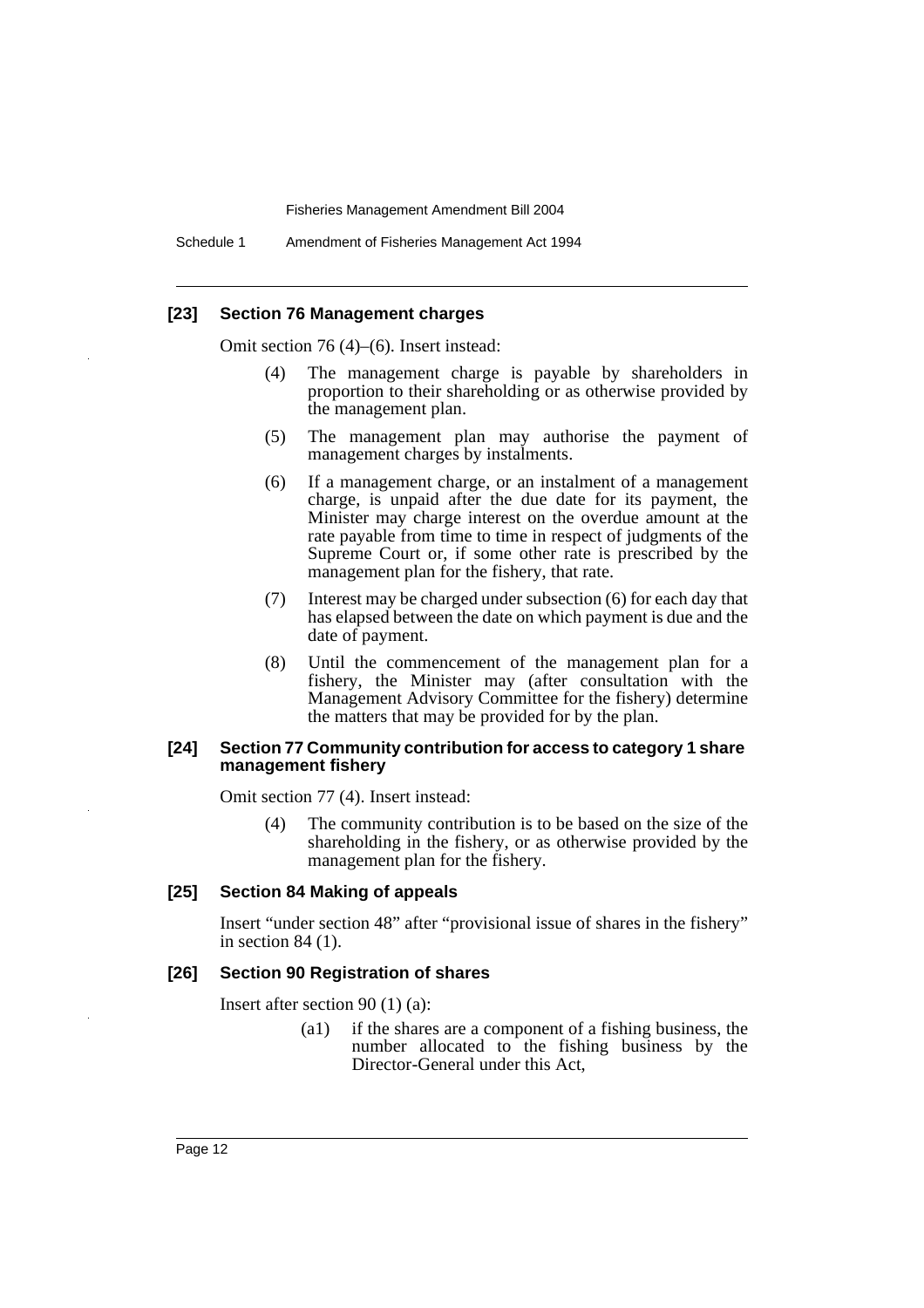Amendment of Fisheries Management Act 1994 Schedule 1

## **[27] Section 97 Inspection of Share Register and registered documents**

Omit section 97 (2). Insert instead:

(2) If the Share Register is kept wholly or partly by means of a computer, this section is taken to be complied with by making the contents of the Share Register available for inspection on the website of NSW Fisheries.

#### **[28] Section 102 Commercial fishers required to be licensed**

Omit "Maximum penalty: 100 penalty units." from section 102 (1).

Insert instead:

Maximum penalty: In the case of a corporation, 2,000 penalty units or, in any other case, 1,000 penalty units.

## **[29] Section 104 Provisions relating to licensing of commercial fishers**

Omit section 104 (2). Insert instead:

(2) An application is to be in the form approved by the Minister.

## **[30] Section 104 (4) (b)**

Omit "remains in force for the period of 1 year or such other period".

Insert instead "remains in force for such period".

## **[31] Section 104 (8)**

Insert "and the fee or fees payable in respect of an application for the issue or renewal of a licence" after "issue of a licence".

#### **[32] Section 106 Annual contribution to cost of research and to other industry costs**

Omit section 106 (4)–(7). Insert instead:

- (4) If a contribution is unpaid after the due date for its payment, the Minister may charge interest on the overdue amount at the rate payable from time to time in respect of judgments of the Supreme Court or, if some other rate is prescribed by the regulations, that rate.
- (5) Interest may be charged for each day that has elapsed between the date on which payment is due and the date of payment.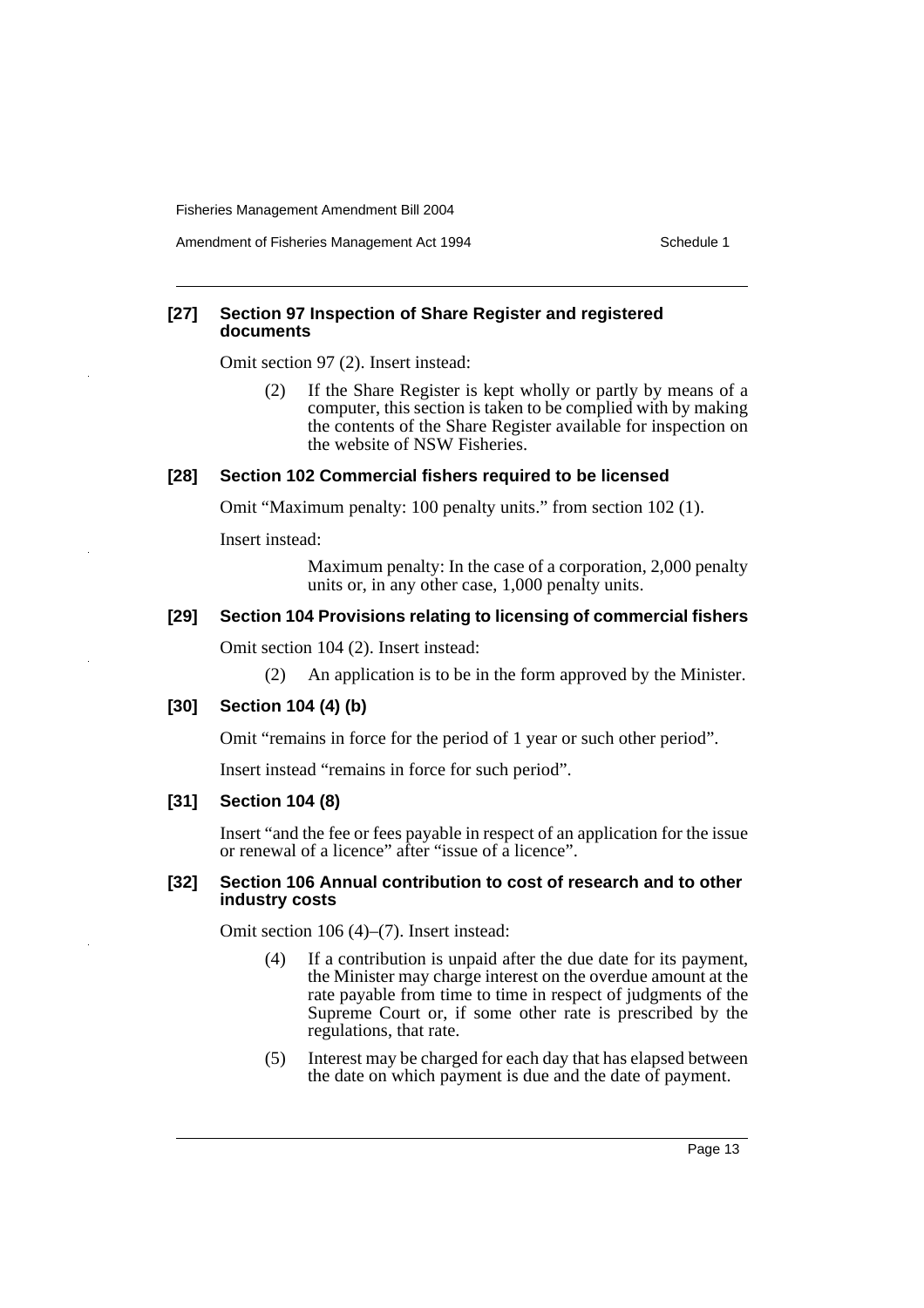Schedule 1 Amendment of Fisheries Management Act 1994

(6) Interest charged on an overdue annual contribution under subsection  $\overline{(4)}$  is taken to be part of the contribution.

### **[33] Section 108 Provisions relating to licensing of boats**

Omit section 108 (2). Insert instead:

(2) An application is to be in the form approved by the Minister.

#### **[34] Section 108 (4) (b)**

Omit "remains in force for the period of 1 year or such other period".

Insert instead "remains in force for such period".

## **[35] Section 108 (8)**

Insert "In particular, the regulations may prescribe the fee or fees payable in respect of an application for the issue or renewal of a licence." after "licences for boats.".

## **[36] Section 111 Declaration of restricted fisheries**

Insert "in respect of which shares issued in the fishery have taken effect" after "not being a share management fishery" in section 111 (1).

#### **[37] Section 127C Provisions relating to licensing of charter fishing boats**

Omit section 127C (2). Insert instead:

(2) An application is to be in the form approved by the Minister.

#### **[38] Section 127C (4) (b)**

Omit "remains in force for the period of 1 year or such other period".

Insert instead "remains in force for such period".

## **[39] Section 127C (8)**

Omit the subsection. Insert instead:

- (8) The regulations may make provision for or with respect to charter fishing boat licences. In particular, the regulations:
	- (a) may make provision for or with respect to permitting, prohibiting or restricting the use of a boat as both a charter fishing boat and a commercial fishing boat licensed under Division 2 of Part 4, and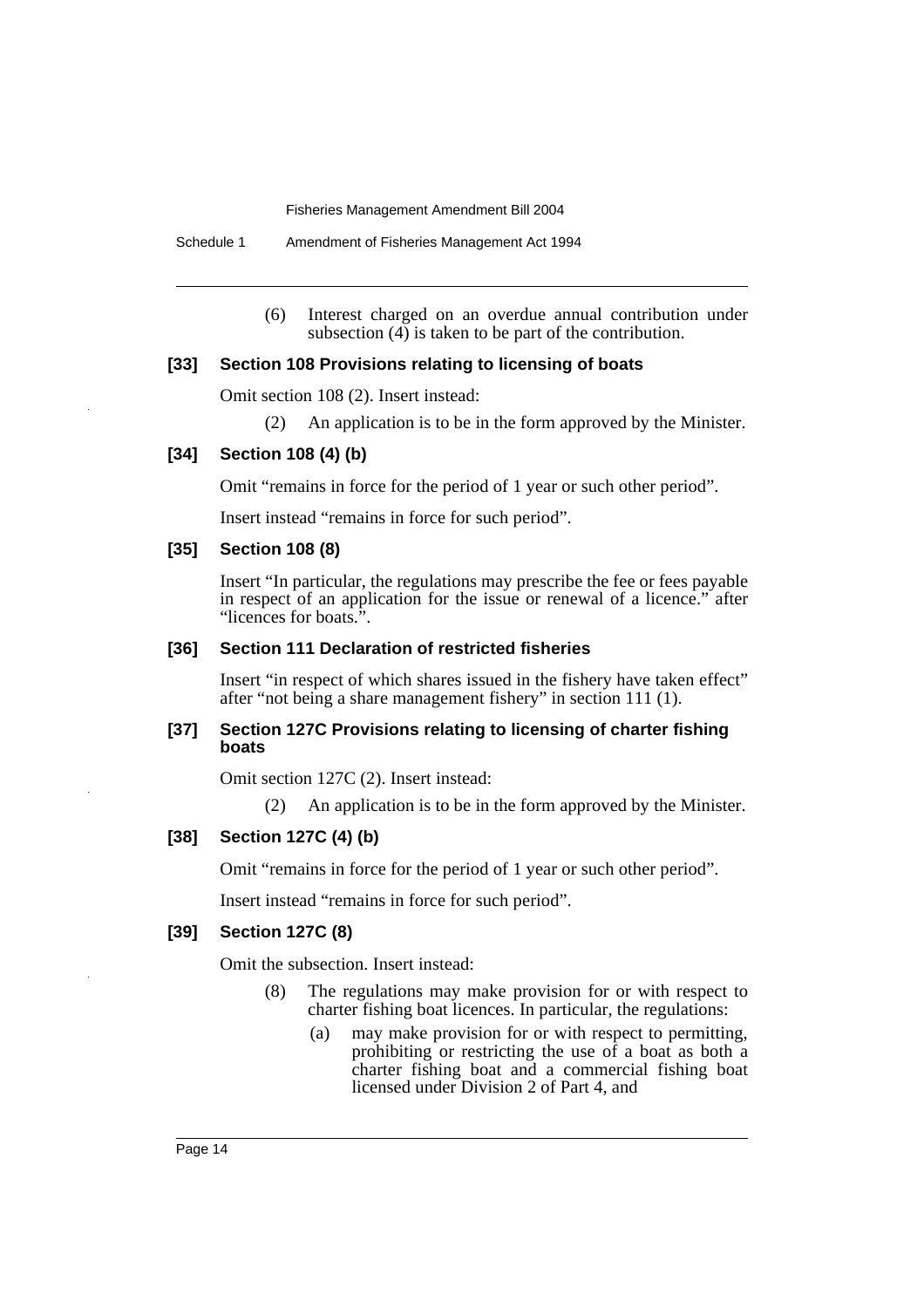Amendment of Fisheries Management Act 1994 Schedule 1

(b) may prescribe the fee or fees payable in respect of an application for the issue of a licence or the renewal of a licence.

#### **[40] Section 158**

Omit the section. Insert instead:

#### **158 Overdue contribution**

- (1) If an annual contribution by a permit holder is unpaid after the due date for its payment, the Minister may charge interest on the overdue amount at the rate payable from time to time in respect of judgments of the Supreme Court or, if some other rate is prescribed by the regulations, at that rate.
- (2) Interest may be charged for each day that has elapsed between the date on which payment is due and the date of payment.
- (3) Interest charged on an overdue annual contribution under this section is taken to be part of the contribution.

#### **[41] Section 166**

Omit the section. Insert instead:

#### **166 Overdue rental**

- (1) If the rental of an aquaculture lease remains unpaid 3 months after the date on which payment was due, the Minister may charge interest on the overdue amount at the rate payable from time to time in respect of judgments of the Supreme Court or, if some other rate is prescribed by the regulations, at that rate.
- (2) Interest may be charged for each day that has elapsed between the date on which payment is due and the date of payment.
- (3) Interest charged on the overdue rental of an aquaculture lease under this section is taken to be part of the rental.

#### **[42] Section 204 Application and interpretation**

Omit the definition of *harm* from section 204 (2). Insert instead:

*harm*, in relation to marine vegetation, means gather, cut, pull up, destroy, poison, dig up, remove, injure, prevent light from reaching or otherwise harm the marine vegetation, or any part of it.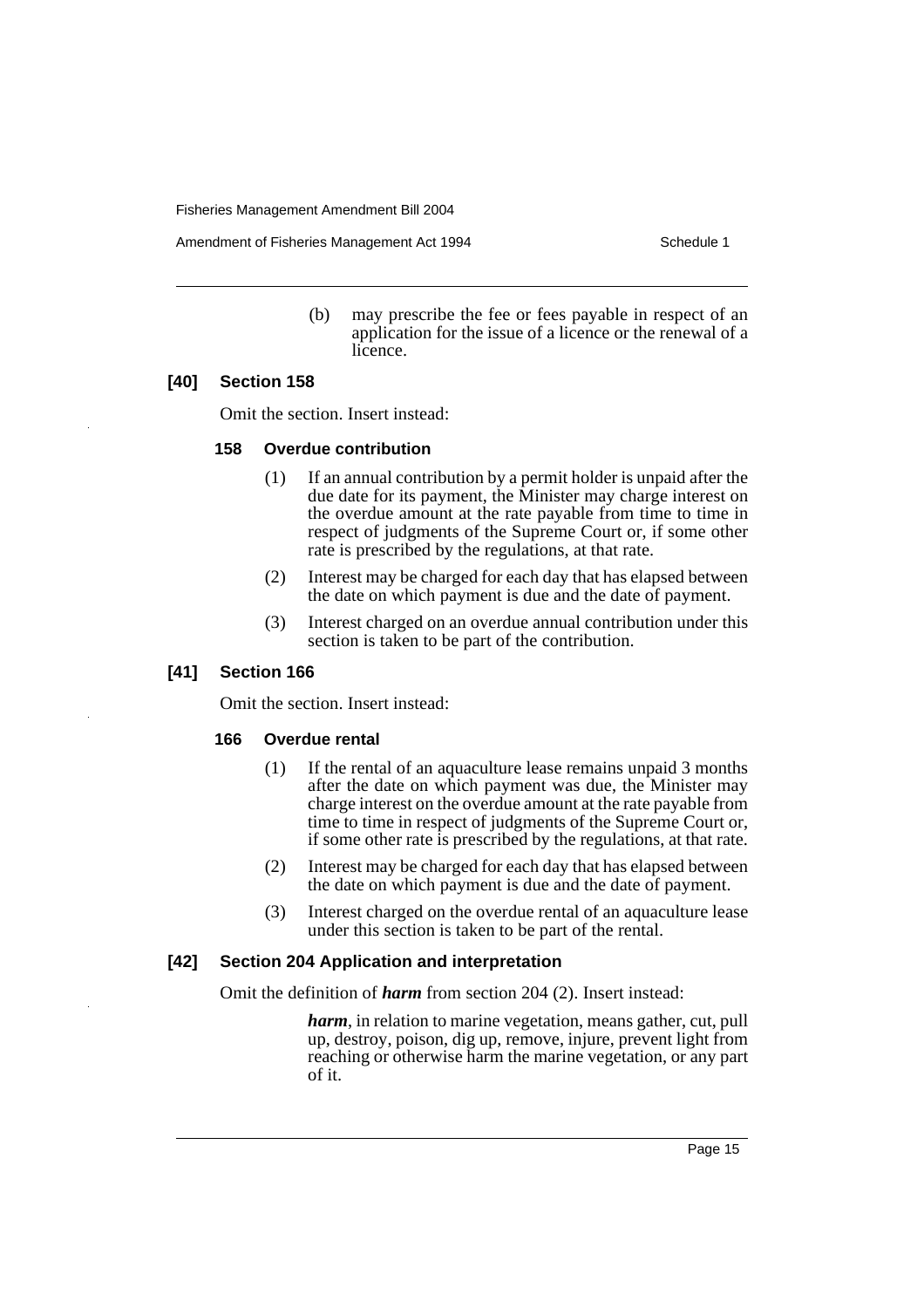Schedule 1 Amendment of Fisheries Management Act 1994

#### **[43] Section 280 Evidence relating to fishing authorities**

Omit "Director or prescribed officer".

Insert instead "Director-General, or an officer of NSW Fisheries authorised in writing by the Director-General to exercise the functions conferred by this section,".

#### **[44] Schedule 1 Share management fisheries**

Insert after clause 13 (2):

(3) A reference in this Schedule to ocean waters extends to ocean waters that are managed in accordance with the law of the State under an arrangement referred to in section 135, but only while that arrangement has effect.

#### **[45] Schedule 7 Savings, transitional and other provisions**

Insert at the end of clause 2 (1):

*Fisheries Management Amendment Act 2004*

## **[46] Schedule 7, clause 6AA**

Insert after clause 6A:

#### **6AA Continuation of fishing business determinations made before commencement**

- (1) Any determination made by the Director-General in respect of a fishing business that would have been validly made under section 34Q, had that section been in force at the time that it was made, is taken to have been made under that section and, accordingly, has effect as a fishing business determination.
- (2) The Director-General is not required to comply with section 34Q (8) in respect of such a determination if notice of the determination has already been given to the person or persons who, at the time of the determination, owned the business the subject of the determination.
- (3) Any number allocated to a fishing business pursuant to such a determination is taken to have been allocated under section 34R.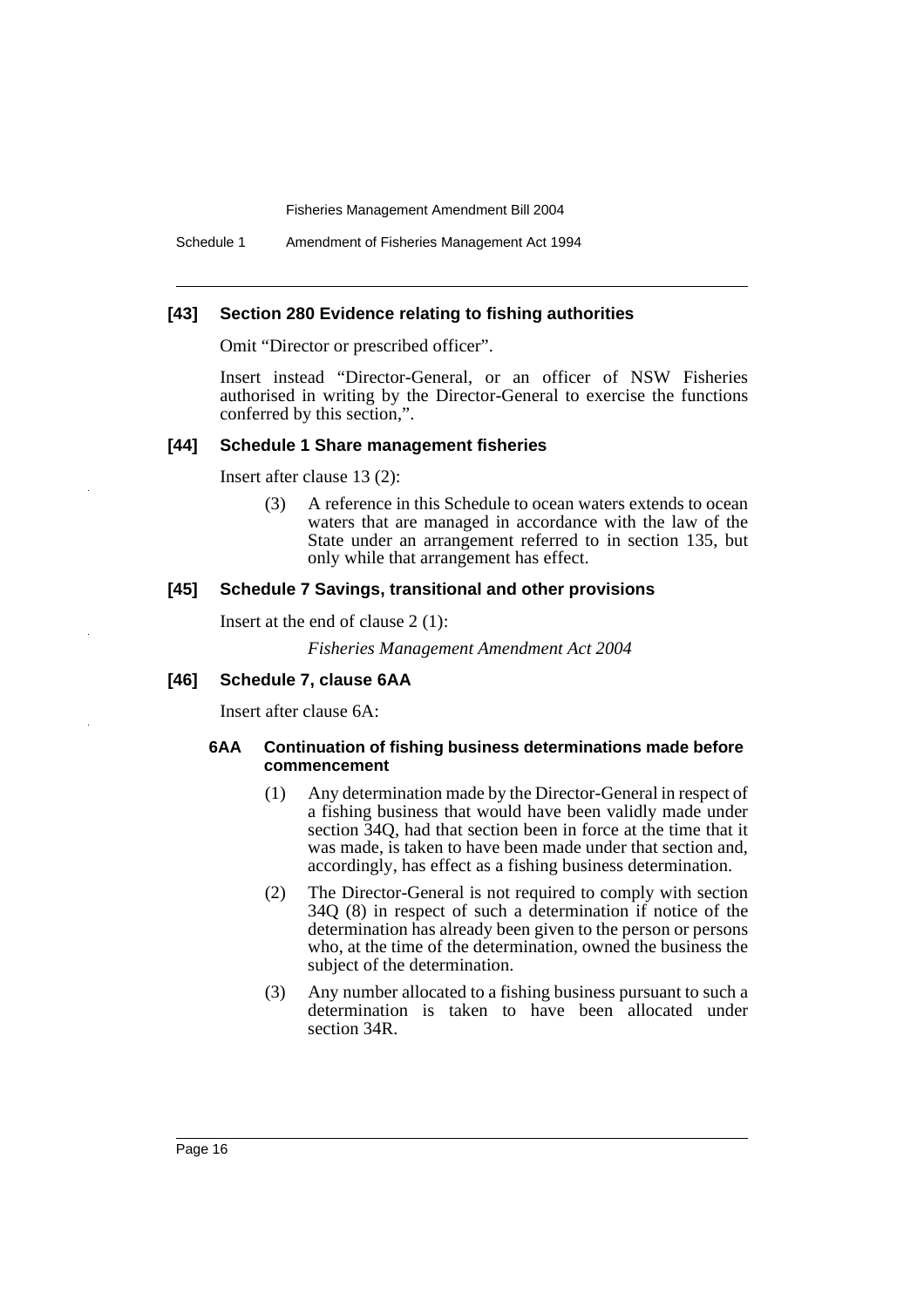Amendment of Fisheries Management Act 1994 Schedule 1

## **[47] Schedule 7, clauses 6C–6E**

Insert after clause 6B:

#### **6C Entitlement to shares—new category 1 share management fisheries**

- (1) This clause applies in respect of the following share management fisheries, as described in Schedule 1:
	- (a) the ocean trawl fishery,
	- (b) the ocean hauling fishery,
	- (c) the ocean trap and line fishery,
	- (d) the estuary general fishery,
	- (e) the estuary prawn trawl fishery.
- (2) If the Minister is satisfied, in relation to a restricted fishery that becomes a share management fishery, that a person would have been entitled to an endorsement in the restricted fishery (otherwise than as the nominee or employee of another person) had the person applied for an endorsement before that fishery ceased to be a restricted fishery, the person is taken, for the purposes of section 50 (4), to have been entitled to take fish for sale in the fishery immediately before it ceased to be a restricted fishery.
- (3) The allocation of shares in the share management fishery to any such person is to be made having regard to what the Minister considers the entitlements of the person would have been had the person applied for an endorsement.
- (4) This clause ceases to apply in relation to a share management fishery when one of the following occurs (whichever happens first):
	- (a) the management plan for the fishery commences,
	- (b) all appeals to the Share Appeal Panel in connection with the issue of shares in the share management fishery are disposed of,
	- (c) the period of 12 months from the commencement of this clause elapses.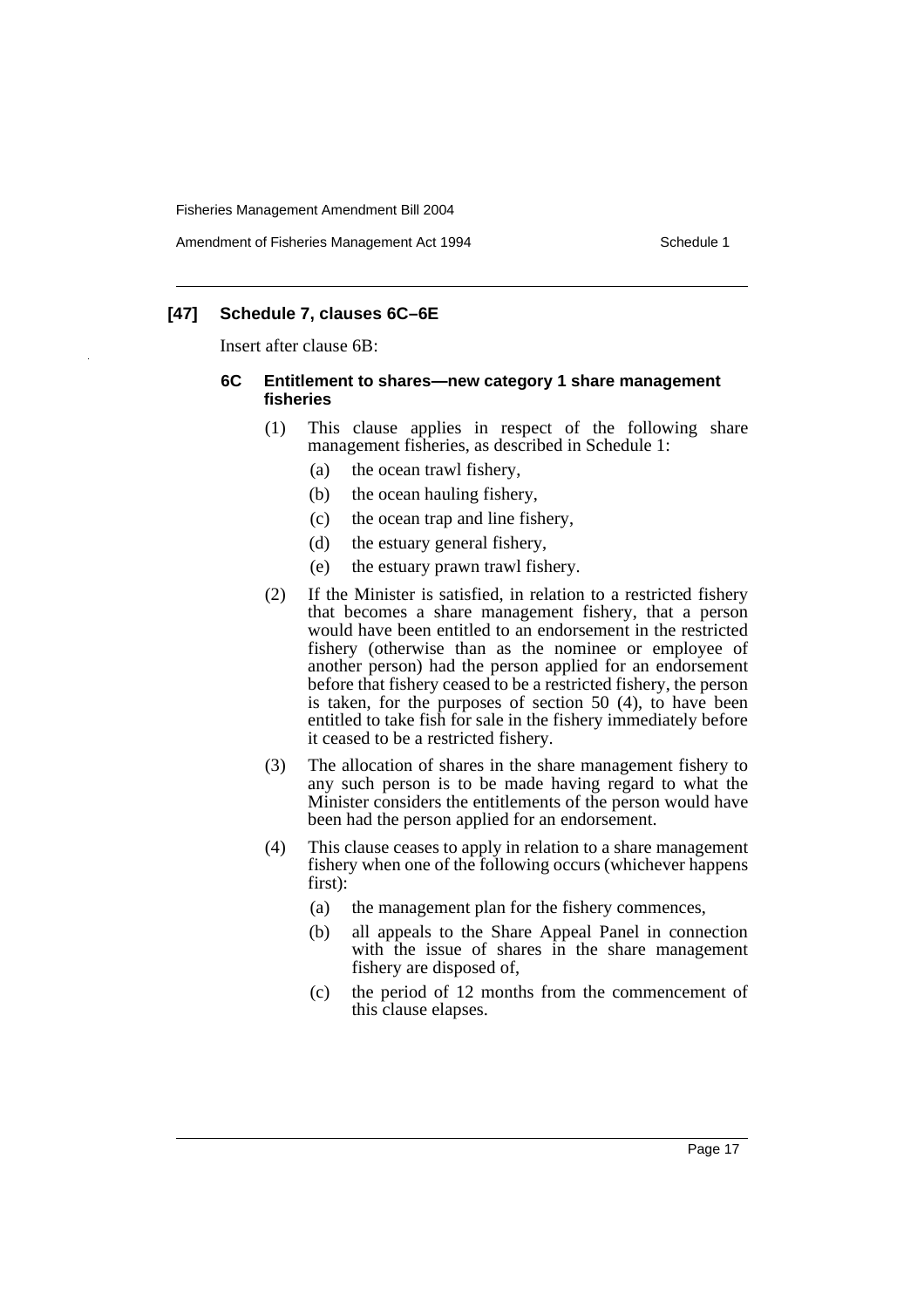Schedule 1 Amendment of Fisheries Management Act 1994

(5) In this clause:

*endorsement* means an endorsement on a commercial fishing licence that authorises a person to take fish for sale in a restricted fishery.

#### **6D Continuation of rental charge for access to new category 1 share management fisheries**

- (1) Section 77A is taken to apply in respect of each of the following share management fisheries, as described in Schedule 1, as if the fishery were a category 2 share management fishery:
	- (a) the ocean trawl fishery,
	- (b) the ocean hauling fishery,
	- (c) the ocean trap and line fishery,
	- (d) the estuary general fishery,
	- (e) the estuary prawn trawl fishery.
- (2) A shareholder in such a fishery (within the extended meaning of that expression given by section 77A (8)) is required to pay the rental charge provided for by that section on and from 27 March 2004, but only until the commencement of the management plan for the fishery.
- (3) For avoidance of doubt, a person is not required to pay a rental charge under section  $77A$  (as applied by this clause) because the person is authorised to take fish, or to nominate a person to take fish, in the southern region of the ocean fish trawl restricted fishery.
- (4) Section 45E does not apply to a fishery to which this clause applies.
- (5) This clause has effect as if it had commenced on 27 March 2004.
- (6) In this clause:

*ocean fish trawl restricted fishery* means the restricted fishery of that name declared by regulations under section 111.

*southern region* of the ocean fish trawl restricted fishery means that part of the fishery that is comprised of the use of an otter trawl net (fish) to take fish from ocean waters that are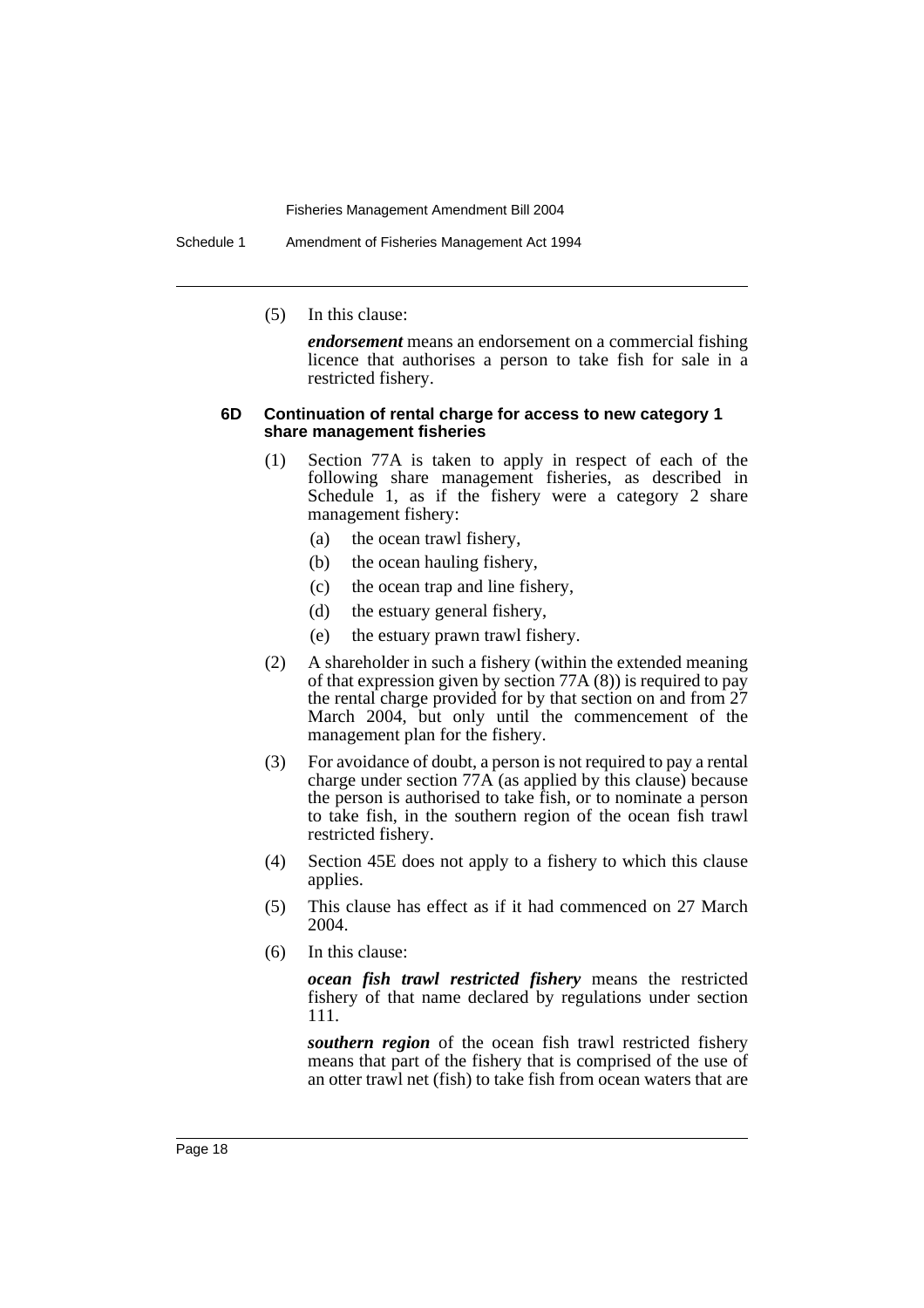Amendment of Fisheries Management Act 1994 Schedule 1

not more than 3 nautical miles from the natural coast line and are south of a line drawn due east from Barrenjoey Headland.

**Note.** Under section 77A a rental charge is payable for access to a category 2 share management fishery. On 27 March 2004 various category 2 share management fisheries were converted to category 1 share management fisheries. A new category 1 share management fishery called the ocean trawl fishery was also created. It is an amalgamation of the ocean prawn trawl fishery and part of the ocean fish trawl fishery. All the new category 1 fisheries are restricted fisheries in respect of which a rental charge was, before the changes, payable under section 77A. This clause continues the requirement to pay that rental charge until the commencement of the management plan for the fishery. (This clause does not apply in respect of the southern region of the ocean fish trawl restricted fishery because that part of the fishery has ceased to be a share management fishery.)

#### **6E Validation**

Anything done or omitted to be done, on or after 26 March 2004, in relation to a share management fishery that would have been validly done or omitted had the amendments made to this Act by the *Fisheries Management Amendment Act 2004* been in force at the time that the thing was done or omitted, is validated.

#### **[48] Schedule 7, clause 17AA**

Insert after clause 17A:

#### **17AA Change to definition of "harm" in section 204**

- (1) The amendment made to section 204 (2) by the *Fisheries Management Amendment Act 2004* does not render unlawful the continuation of any activity (including a use of land) commenced before that amendment, and carried out under the authority of an approval, consent or other authority given under any law of the State, that would be lawful but for that amendment.
- (2) Without limiting subclause (1), the amendment made to section 204 (2) by the *Fisheries Management Amendment Act 2004* does not render unlawful the continuation of any other activity commenced before that amendment, that would be lawful but for the amendment, for a period of 5 years after that commencement, if the scale of the activity is not increased.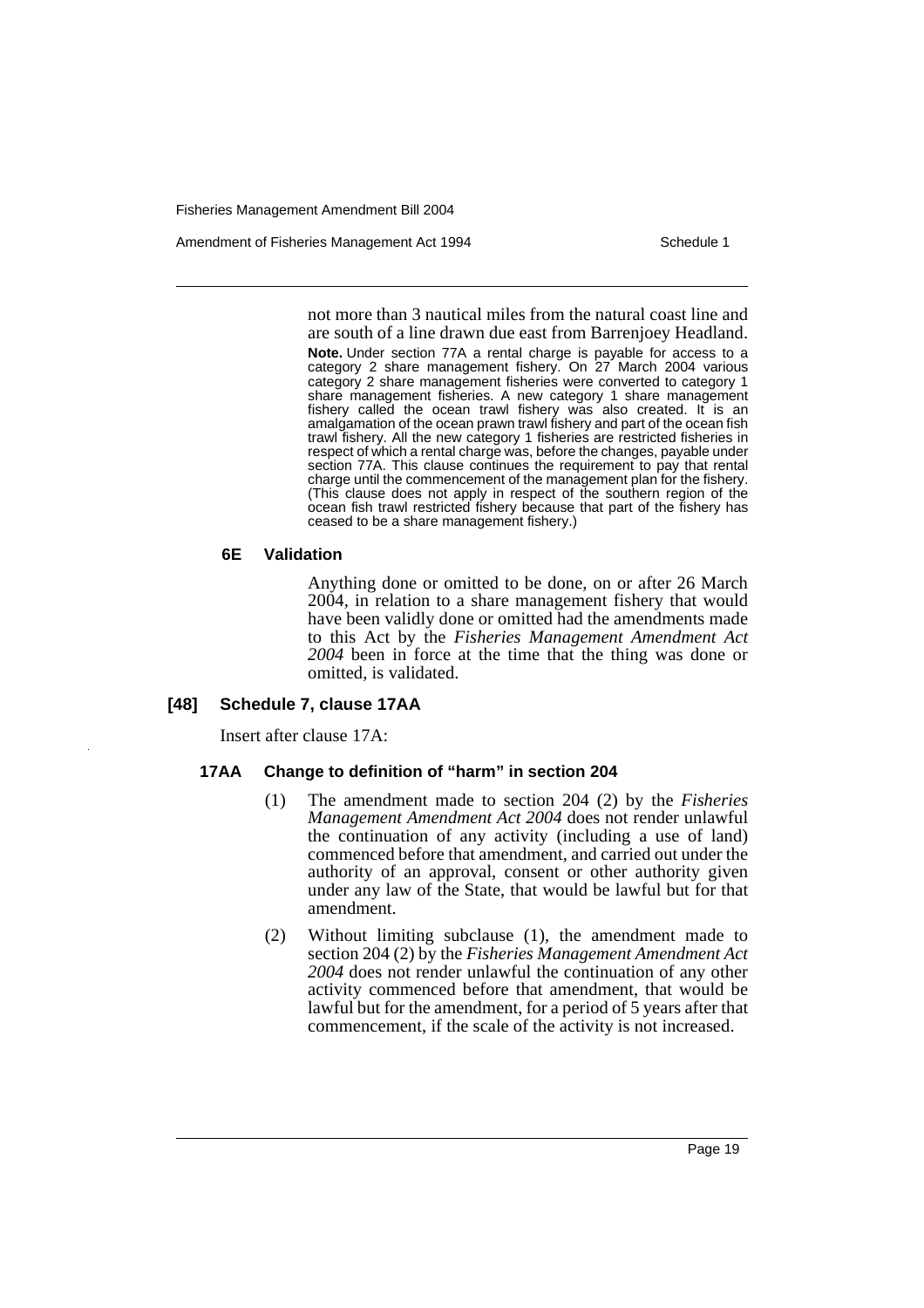Schedule 1 Amendment of Fisheries Management Act 1994

## **[49] Schedule 7, clause 25**

Insert after clause 24:

#### **25 References to Director of NSW Fisheries**

In any regulation or other instrument made under this Act, a reference to the Director within the meaning of section 4 (1) (before the definition of that expression was omitted by the *Fisheries Management Amendment Act 2004*) is taken to be a reference to the Director-General of NSW Fisheries.